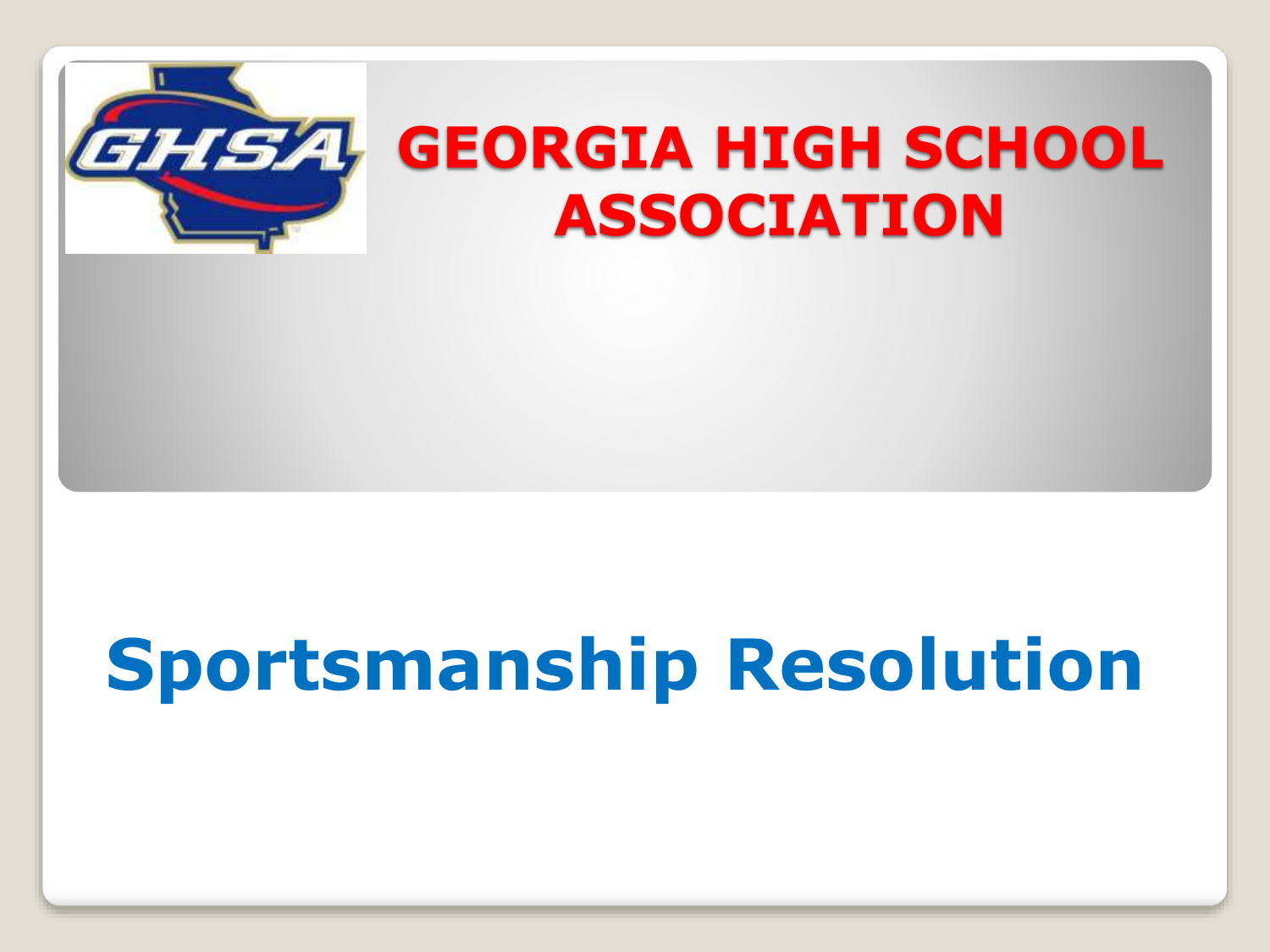

# **Purpose?**

**To provide clearer guidelines for acceptable behavior of coaches, players and spectators**.

**Three simple rules to follow: 1. To get respect you must give respect. 2. That which you permit, you also promote. 3. To fix it, you must face it.**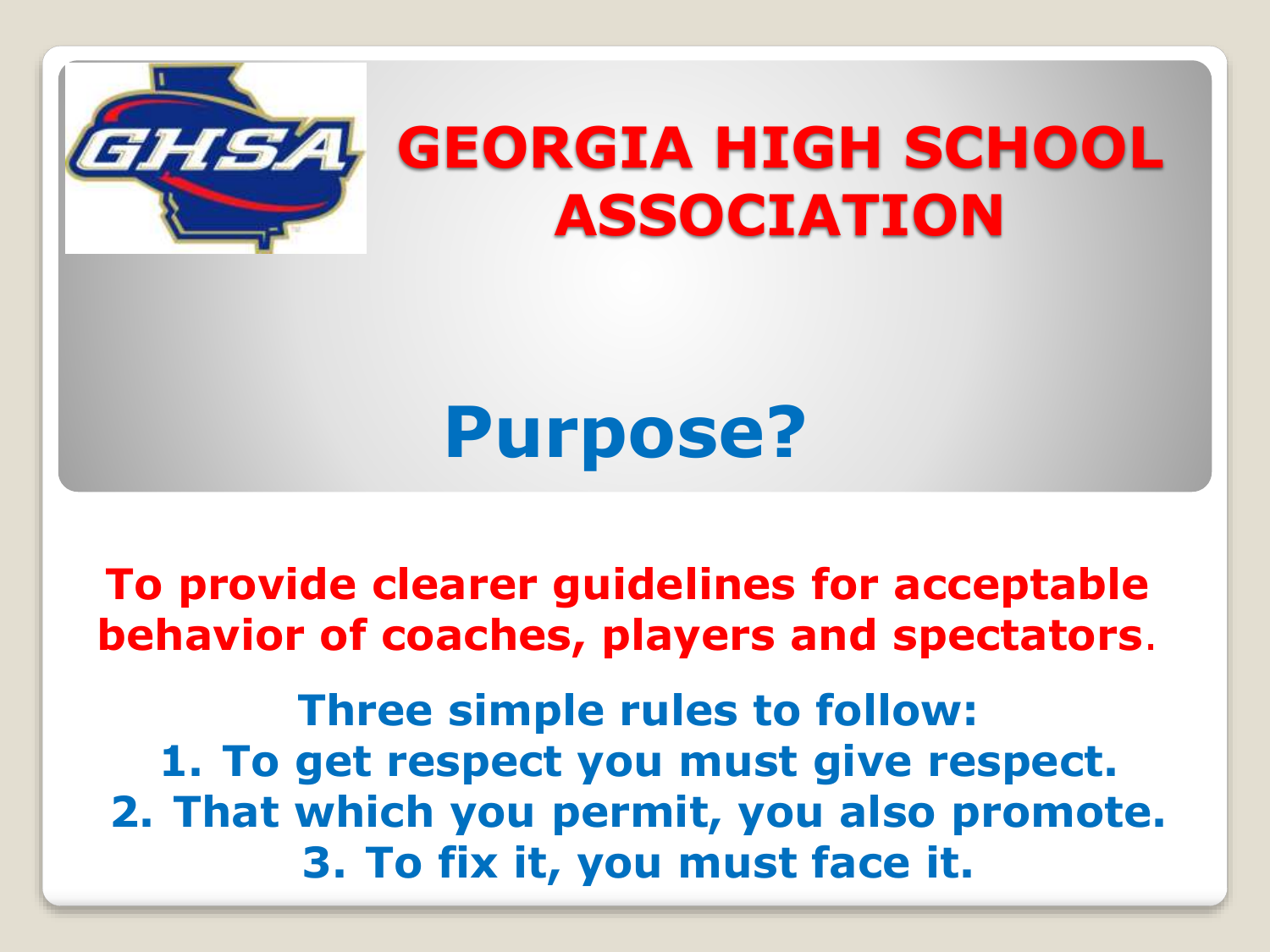

#### **A Zero Tolerance For:**

**Profanity of any kind, Inappropriate language, Racial or Ethnic slurs, Sexist or Homophobic comments, directed at an official or opponent are not representative of the positive values of education-based education.**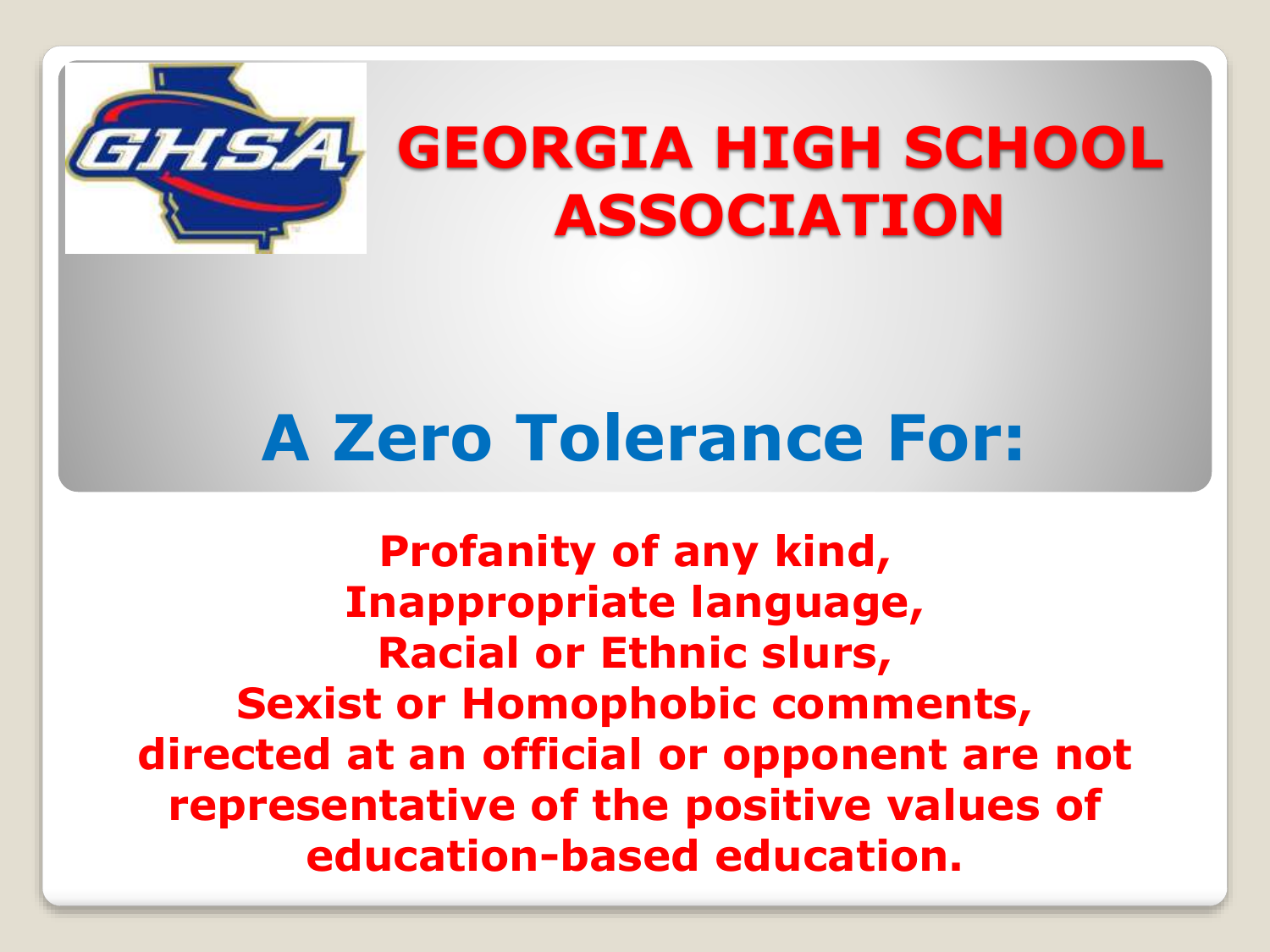

#### **Coaches: The Front Line!**

**Coaches have an expected level of "goodness" when working with student-athletes. They are considered "role models" for the young and impressionable. Good sportsmanship should never be replaced by derogatory, obscene, and distasteful actions. The behavior of coaches is directly reflected in their players and fans.**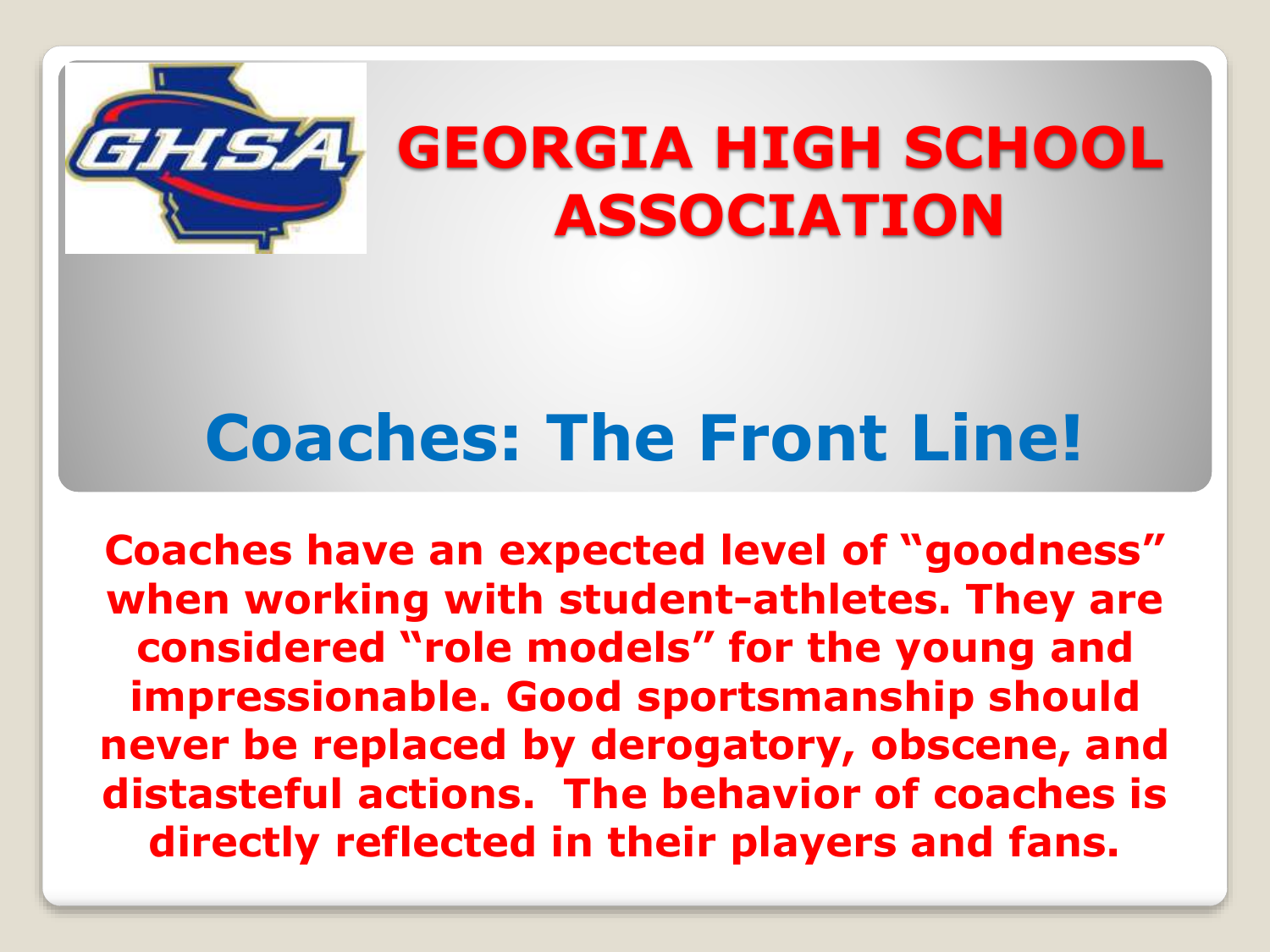

# **Game Officials' Responsibility**

**Officials are the "administrators of the game" in accordance with the rules of play and governing body policy. As such, they also have an expectation to conduct themselves in a professional manner. As such, officials are held to the same level of accountability in areas of sportsmanship.**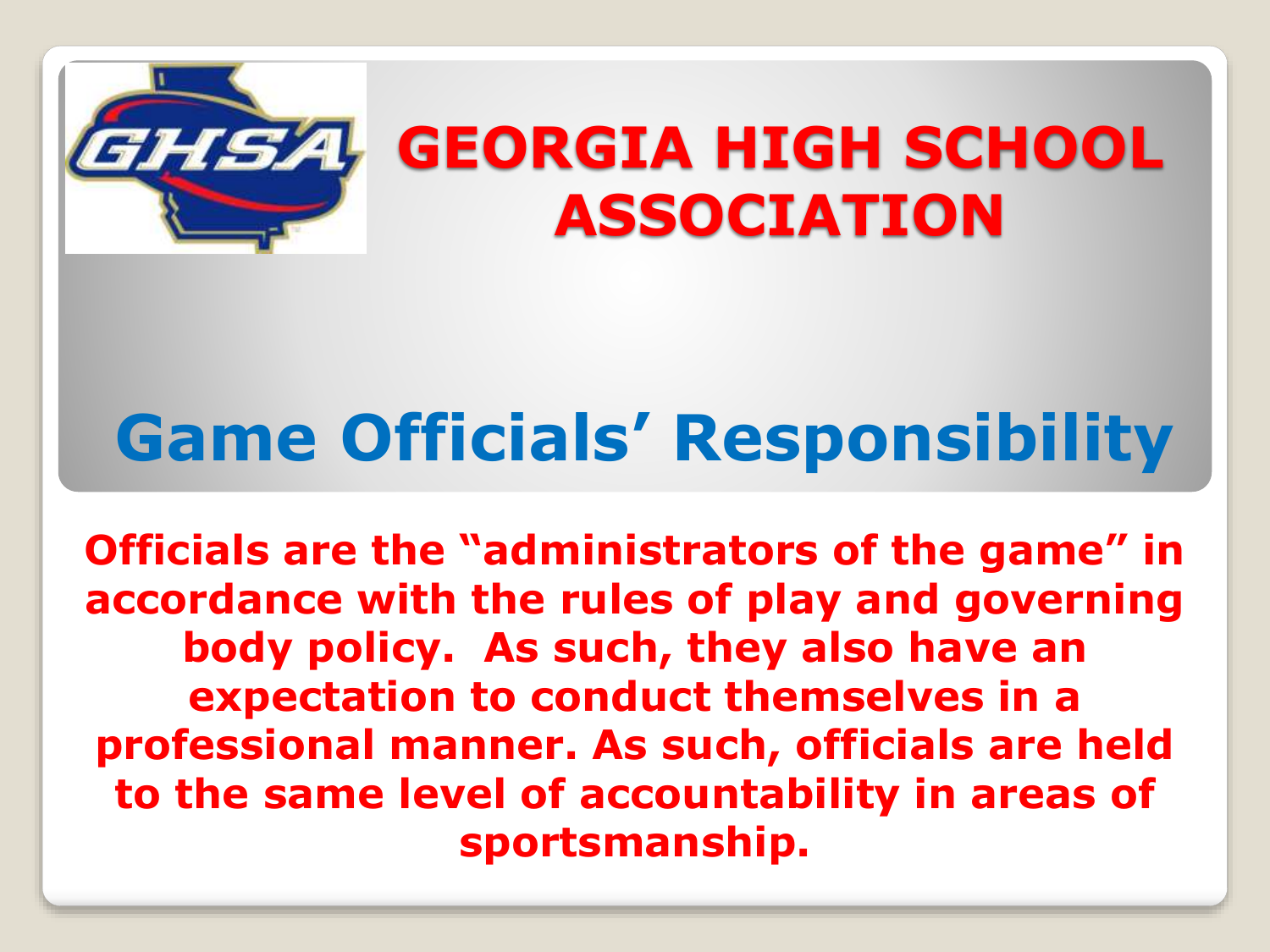

#### **Social Media is Not Your Friend**

**GHSA By-Law 2.74 addresses the issue of comments to the media or on social media. Coaches, administrators, and contest officials are prohibited from making critical comments with reference to participants, schools, or officials. Violators are subject to penalties, fines, or suspension. "Think twice before you hit send!"**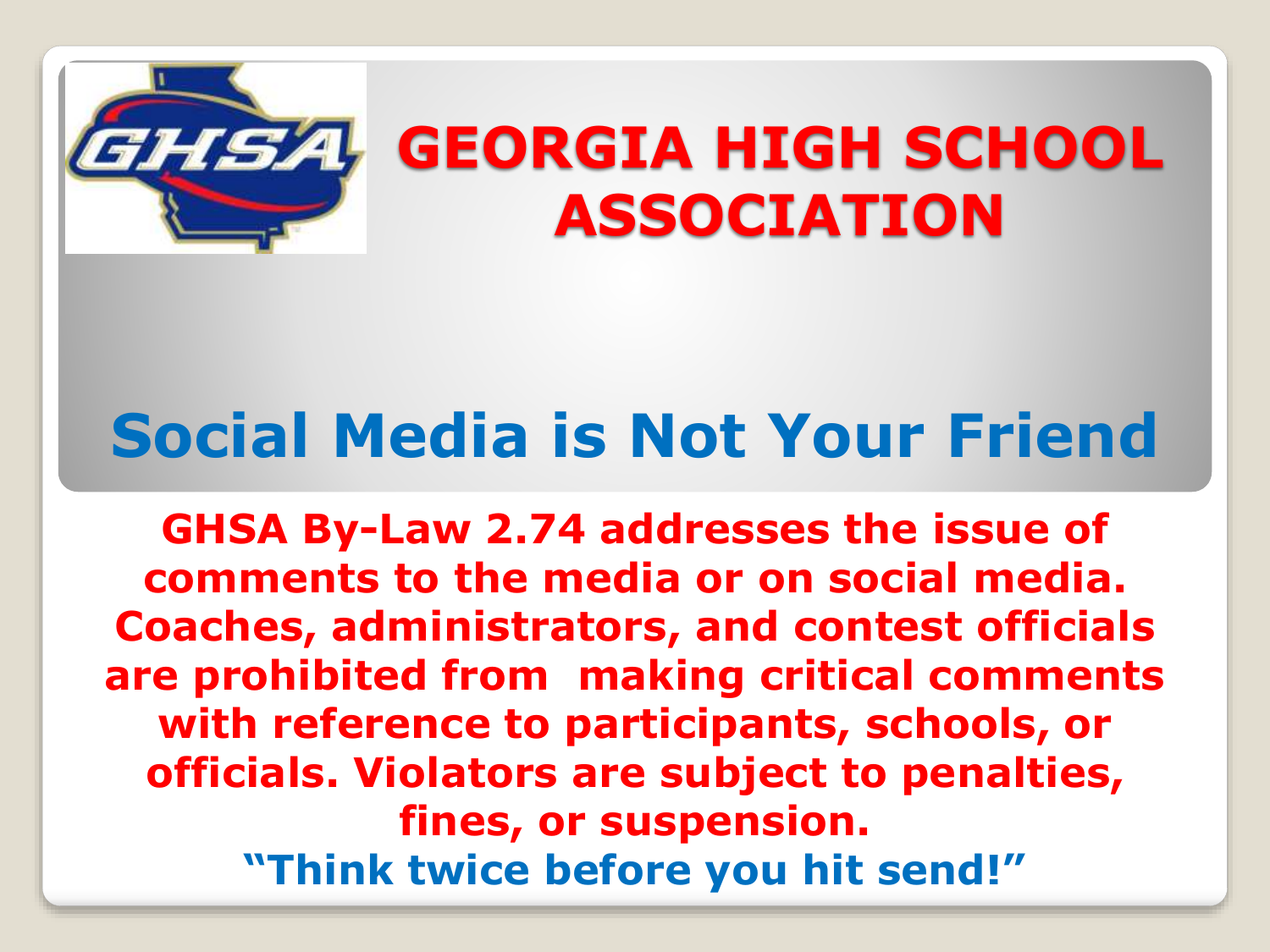

## **Repercussions of Actions**

**With every action, there is a reaction. This holds true with events of poor sportsmanship. GHSA By-Law 2.72 outlines the penalties related to reported unsporting action. By-Law 2.78 (c) addresses the potential for additional penalties assessed for repeat offenses by schools and/or coaches/players.**